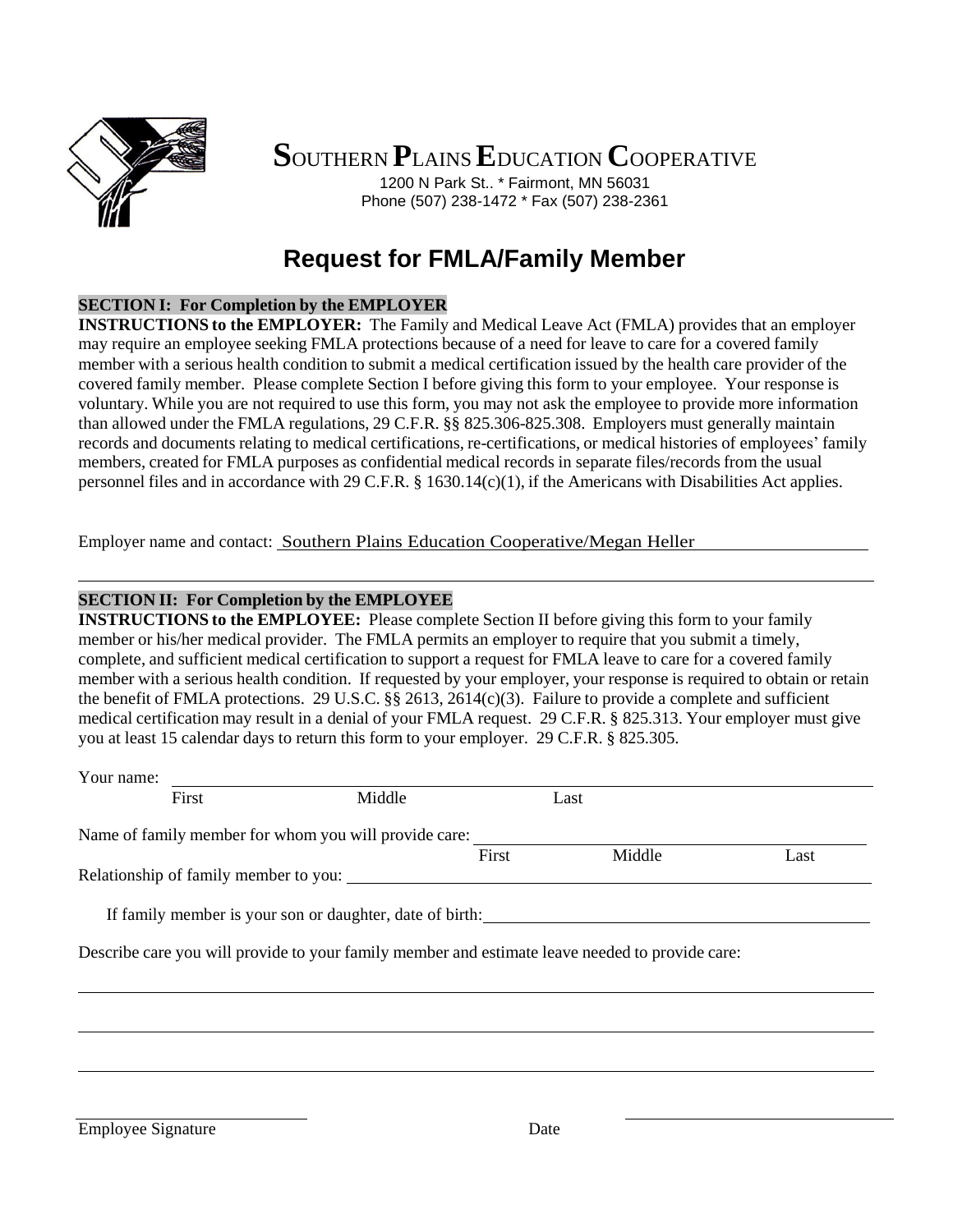### **SECTION III: For Completion by the HEALTH CARE PROVIDER**

**INSTRUCTIONS to the HEALTH CARE PROVIDER:** The employee listed above has requested leave under the FMLA to care for your patient. Answer, fully and completely, all applicable parts below. Several questions seek a response as to the frequency or duration of a condition, treatment, etc. Your answer should be your best estimate based upon your medical knowledge, experience, and examination of the patient. Be as specific as you can; terms such as "lifetime," "unknown," or "indeterminate" may not be sufficient to determine FMLA coverage. Limit your responses to the condition for which the patient needs leave. Page 3 provides space for additional information, should you need it. Please be sure to sign the form on the last page.

| Provider's name and business address: Universe of the set of the set of the set of the set of the set of the set of the set of the set of the set of the set of the set of the set of the set of the set of the set of the set                                                                                                                                                                                         |                           |
|------------------------------------------------------------------------------------------------------------------------------------------------------------------------------------------------------------------------------------------------------------------------------------------------------------------------------------------------------------------------------------------------------------------------|---------------------------|
| Type of practice / Medical specialty:                                                                                                                                                                                                                                                                                                                                                                                  |                           |
| Telephone: $($ and $)$ $\qquad \qquad$ $\qquad$ $\qquad$ $\qquad$ $\qquad$ $\qquad$ $\qquad$ $\qquad$ $\qquad$ $\qquad$ $\qquad$ $\qquad$ $\qquad$ $\qquad$ $\qquad$ $\qquad$ $\qquad$ $\qquad$ $\qquad$ $\qquad$ $\qquad$ $\qquad$ $\qquad$ $\qquad$ $\qquad$ $\qquad$ $\qquad$ $\qquad$ $\qquad$ $\qquad$ $\qquad$ $\qquad$ $\q$                                                                                     |                           |
| PART A: MEDICAL FACTS                                                                                                                                                                                                                                                                                                                                                                                                  |                           |
|                                                                                                                                                                                                                                                                                                                                                                                                                        |                           |
|                                                                                                                                                                                                                                                                                                                                                                                                                        |                           |
| Was the patient admitted for an overnight stay in a hospital, hospice, or residential medical care facility?<br>If<br>No<br>Yes.<br>SO,                                                                                                                                                                                                                                                                                | of<br>admission:<br>dates |
| Date(s)<br>treated<br>the<br>patient<br>you                                                                                                                                                                                                                                                                                                                                                                            | for<br>condition:         |
| Was medication, other than over-the-counter medication, prescribed? $\Box$ No $\Box$ Yes.<br>Will the patient need to have treatment visits at least twice per year due to the condition? No Yes<br>Was the patient referred to other health care provider(s) for evaluation or treatment (e.g., physical therapist)?<br>No ______ Yes. If so, state the nature of such treatments and expected duration of treatment: |                           |
| 2. Is the medical condition pregnancy? $\begin{vmatrix} \text{No} \end{vmatrix}$ Yes. If so, expected delivery date:                                                                                                                                                                                                                                                                                                   |                           |
| 3. Describe other relevant medical facts, if any, related to the condition for which the patient needs care (such<br>medical facts may include symptoms, diagnosis, or any regimen of continuing treatment such as the use of<br>specialized equipment):                                                                                                                                                               |                           |
|                                                                                                                                                                                                                                                                                                                                                                                                                        |                           |
|                                                                                                                                                                                                                                                                                                                                                                                                                        |                           |
|                                                                                                                                                                                                                                                                                                                                                                                                                        |                           |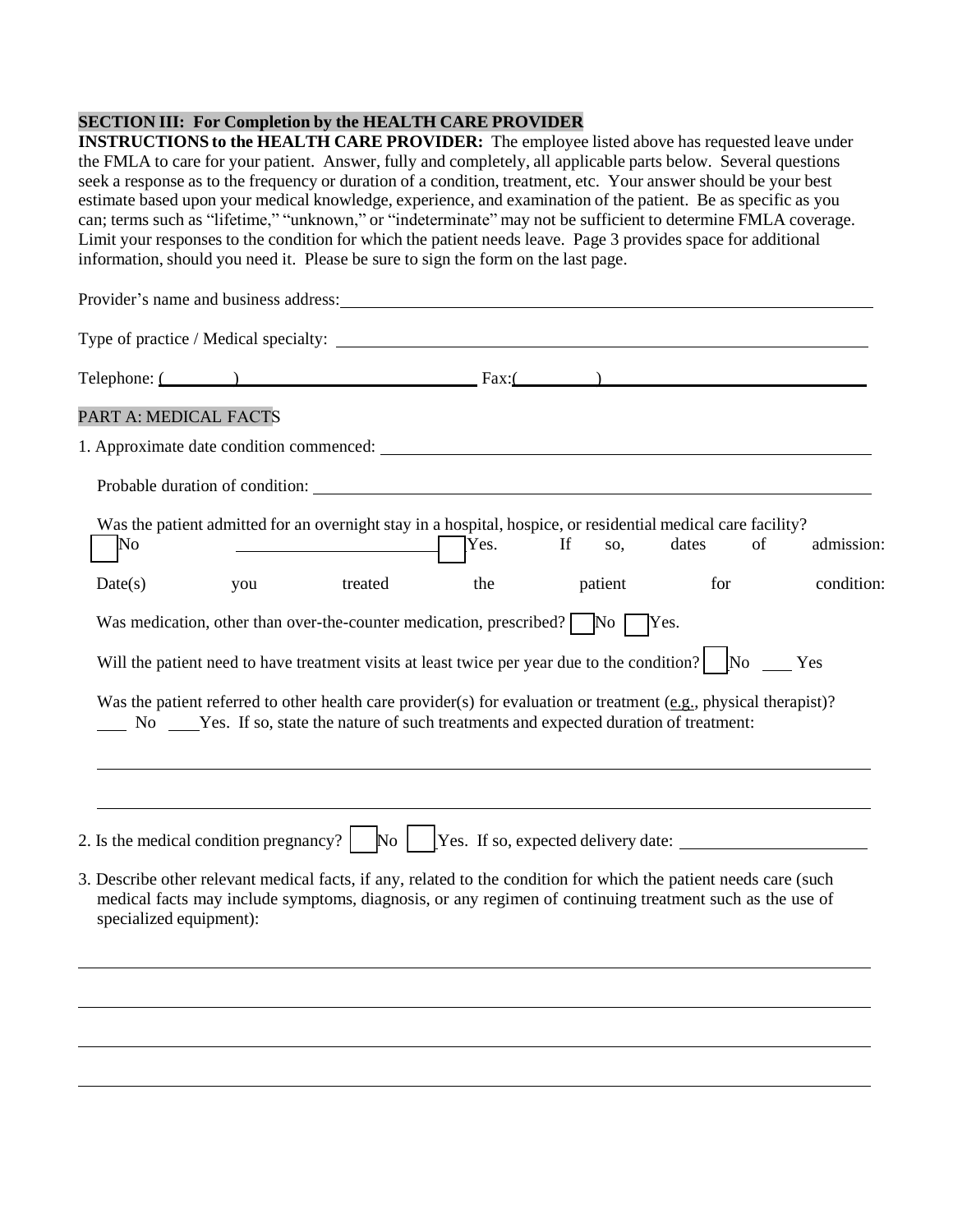| PART B: AMOUNT OF CARE NEEDED: When answering these questions, keep in mind that your patient's need<br>for care by the employee seeking leave may include assistance with basic medical, hygienic, nutritional, safety or<br>transportation needs, or the provision of physical or psychological care: |  |  |  |  |  |
|---------------------------------------------------------------------------------------------------------------------------------------------------------------------------------------------------------------------------------------------------------------------------------------------------------|--|--|--|--|--|
| 4. Will the patient be incapacitated for a single continuous period of time, including any time for treatment and<br>recovery? $\sqrt{\phantom{a}}$ No $\sqrt{\phantom{a}}$<br>Yes.                                                                                                                     |  |  |  |  |  |
| Estimate the beginning and ending dates for the period of incapacity: ______________________________                                                                                                                                                                                                    |  |  |  |  |  |
| During this time, will the patient need care? $\log \log N$ Yes.                                                                                                                                                                                                                                        |  |  |  |  |  |
| Explain the care needed by the patient and why such care is medically necessary:                                                                                                                                                                                                                        |  |  |  |  |  |
|                                                                                                                                                                                                                                                                                                         |  |  |  |  |  |
|                                                                                                                                                                                                                                                                                                         |  |  |  |  |  |
|                                                                                                                                                                                                                                                                                                         |  |  |  |  |  |
|                                                                                                                                                                                                                                                                                                         |  |  |  |  |  |
|                                                                                                                                                                                                                                                                                                         |  |  |  |  |  |
|                                                                                                                                                                                                                                                                                                         |  |  |  |  |  |
|                                                                                                                                                                                                                                                                                                         |  |  |  |  |  |
| 5. Will the patient require follow-up treatments, including any time for recovery? $\begin{bmatrix} \begin{array}{c} \begin{array}{c} \end{array} \\ \end{bmatrix} \end{bmatrix}$ [Yes.                                                                                                                 |  |  |  |  |  |
| Estimate treatment schedule, if any, including the dates of any scheduled appointments and the time required for                                                                                                                                                                                        |  |  |  |  |  |
| each appointment, including any recovery period:                                                                                                                                                                                                                                                        |  |  |  |  |  |
|                                                                                                                                                                                                                                                                                                         |  |  |  |  |  |
| Explain the care needed by the patient, and why such care is medically necessary:                                                                                                                                                                                                                       |  |  |  |  |  |
|                                                                                                                                                                                                                                                                                                         |  |  |  |  |  |
| 6. Will the patient require care on an intermittent or reduced schedule basis, including any time for recovery?<br>$\overline{N_{O}}$<br>Yes.                                                                                                                                                           |  |  |  |  |  |
| Estimate the hours the patient needs care on an intermittent basis, if any:                                                                                                                                                                                                                             |  |  |  |  |  |
|                                                                                                                                                                                                                                                                                                         |  |  |  |  |  |
| Explain the care needed by the patient, and why such care is medically necessary:                                                                                                                                                                                                                       |  |  |  |  |  |
|                                                                                                                                                                                                                                                                                                         |  |  |  |  |  |
|                                                                                                                                                                                                                                                                                                         |  |  |  |  |  |
|                                                                                                                                                                                                                                                                                                         |  |  |  |  |  |
|                                                                                                                                                                                                                                                                                                         |  |  |  |  |  |
|                                                                                                                                                                                                                                                                                                         |  |  |  |  |  |
|                                                                                                                                                                                                                                                                                                         |  |  |  |  |  |